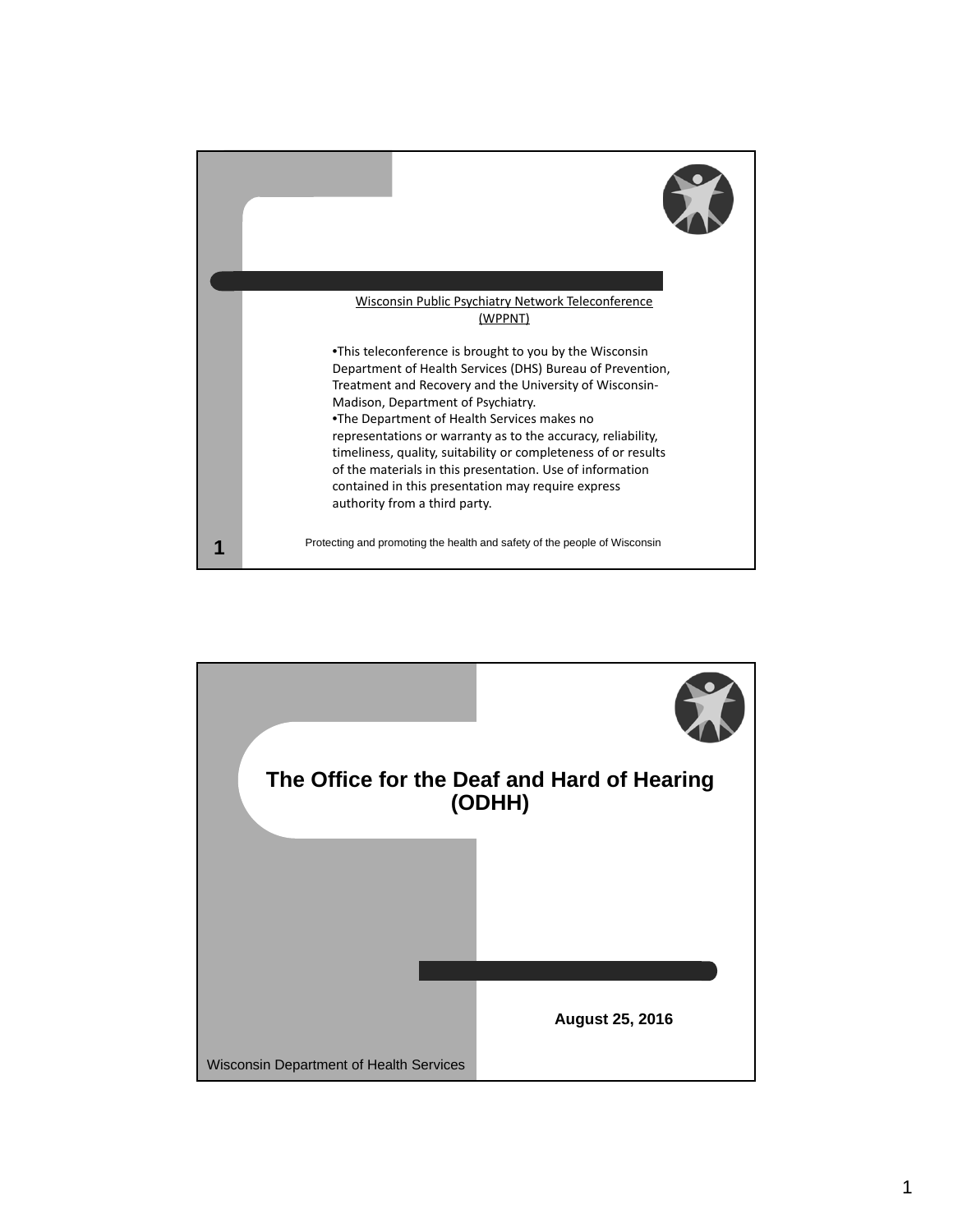

| <b>Hearing Loss in the United States</b>                                                                                                                                                                                   |                                                            |                                    |                                         |                                                               |                                    |  |
|----------------------------------------------------------------------------------------------------------------------------------------------------------------------------------------------------------------------------|------------------------------------------------------------|------------------------------------|-----------------------------------------|---------------------------------------------------------------|------------------------------------|--|
|                                                                                                                                                                                                                            |                                                            |                                    |                                         |                                                               |                                    |  |
| "Have hearing loss"<br>includes both Deaf and Hard of Hearing<br>Per US Census 2010<br>Gallaudet Research Institute surveys from 1997-2003<br>U.S. Bureau of the Census ~ 2008 American Communities Survey 1~year Estimate |                                                            |                                    |                                         |                                                               |                                    |  |
| Total U.S.<br>Population                                                                                                                                                                                                   | Estimated number<br>of Deaf and Hard of<br>Hearing Persons | Percentage of<br>the<br>Population | Wisconsin                               | Estimated<br>number of Deaf<br>and Hard of<br>Hearing persons | Percentage of<br>the<br>Population |  |
| 308,745,538                                                                                                                                                                                                                | 40,136,919                                                 | 13%                                | 5,686,986                               | 184,258                                                       | 3.24%                              |  |
| >6 years old                                                                                                                                                                                                               | 726,478                                                    | 1.81%                              | Ages $0-5$ :                            |                                                               |                                    |  |
| Ages 18-34:<br>67,414,000                                                                                                                                                                                                  | 2,292,076                                                  | 3.4%                               | Ages 5-17:                              | 16,073                                                        | 1.2%                               |  |
| Ages 35-44:<br>38,019,000                                                                                                                                                                                                  | 2,395,197                                                  | 6.3%                               | Ages 18-34:<br>1.270.950                | 11,439                                                        | .9%                                |  |
| Ages 45-54:<br>25,668,000                                                                                                                                                                                                  | 2,643,804                                                  | 10.3%                              | Ages 35-64:<br>2.299.230                | 66,678                                                        | 2.9%                               |  |
| Ages 55-64:<br>21,217,000                                                                                                                                                                                                  | 3,267,418                                                  | 15.4%                              | Ages 65-74:<br>400.496                  | 37,646                                                        | 9.4%                               |  |
| Ages 65 and over:<br>30.043.000                                                                                                                                                                                            | 8,742,513                                                  | 29.1%                              | Ages 75 and over:<br>376,818            | 86,668                                                        | 23%                                |  |
|                                                                                                                                                                                                                            |                                                            |                                    | Office for the Deaf and Hard of Hearing |                                                               |                                    |  |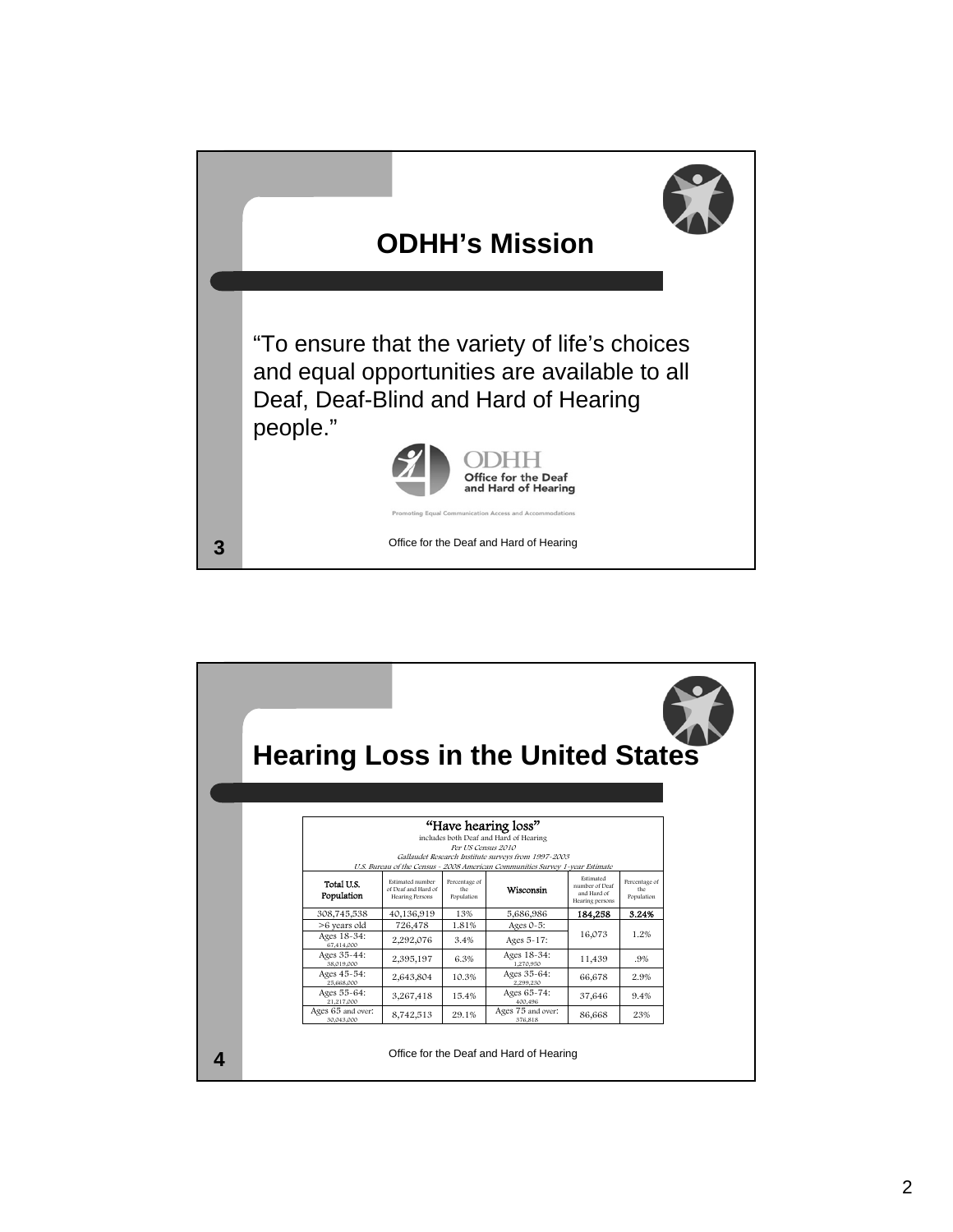

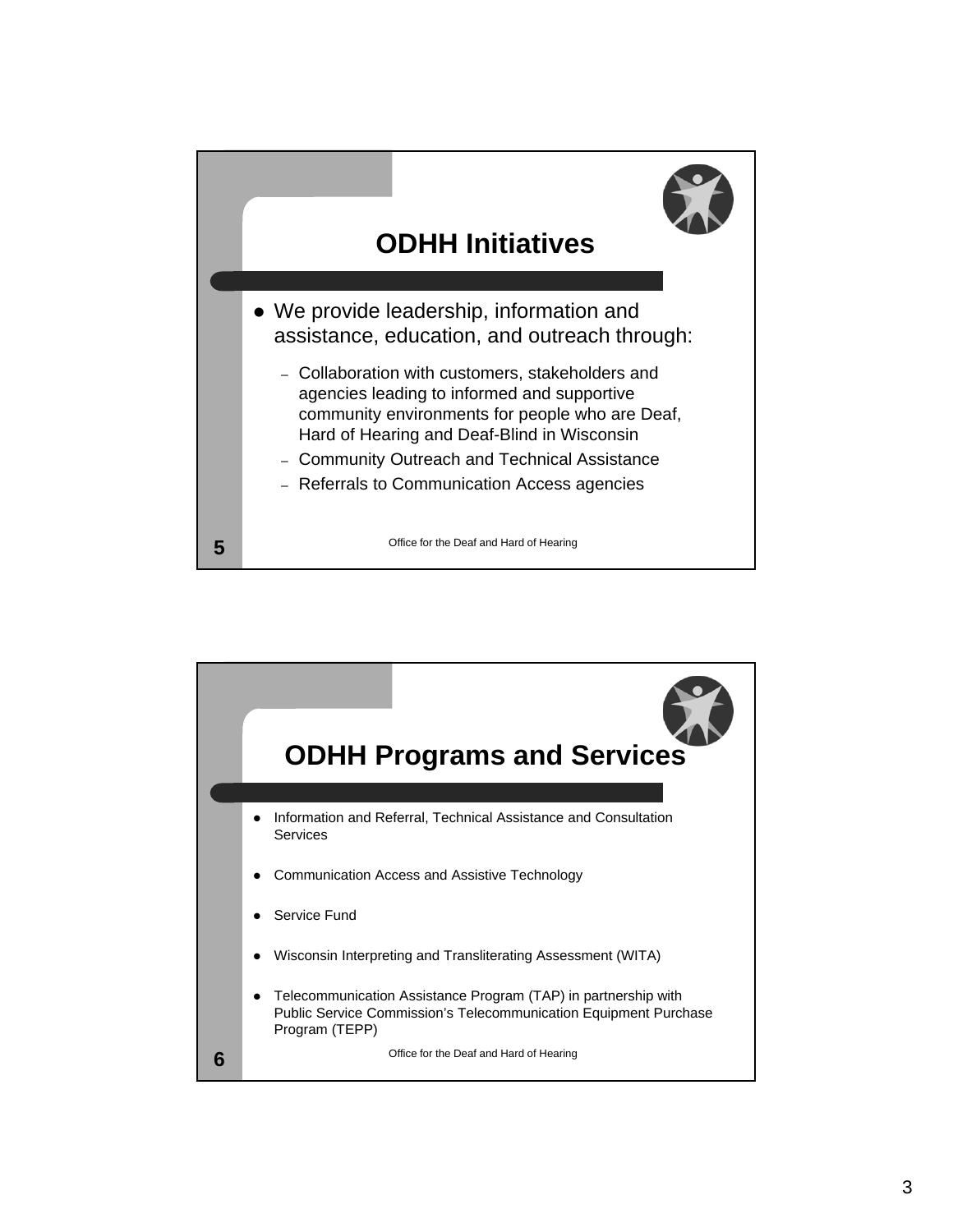

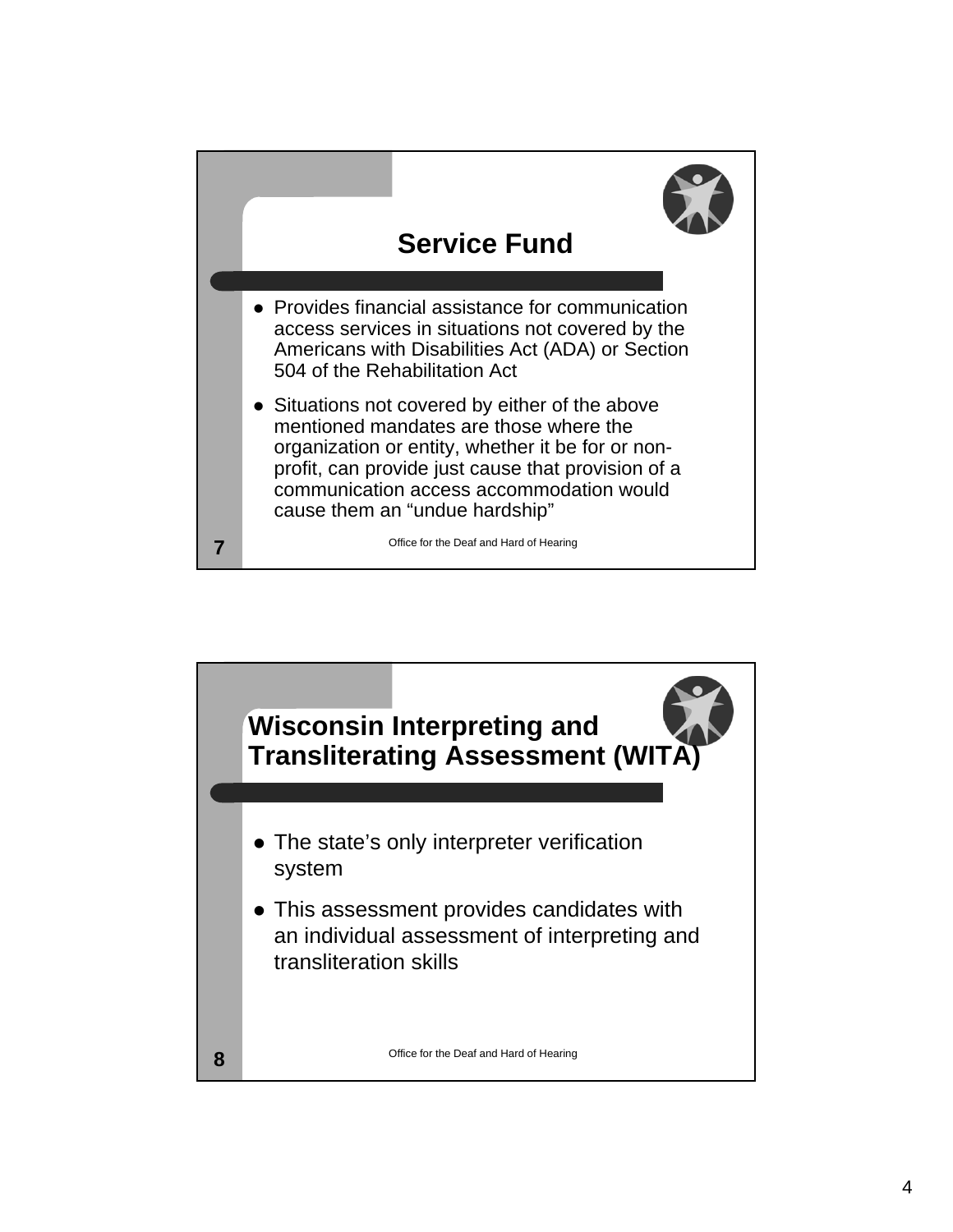

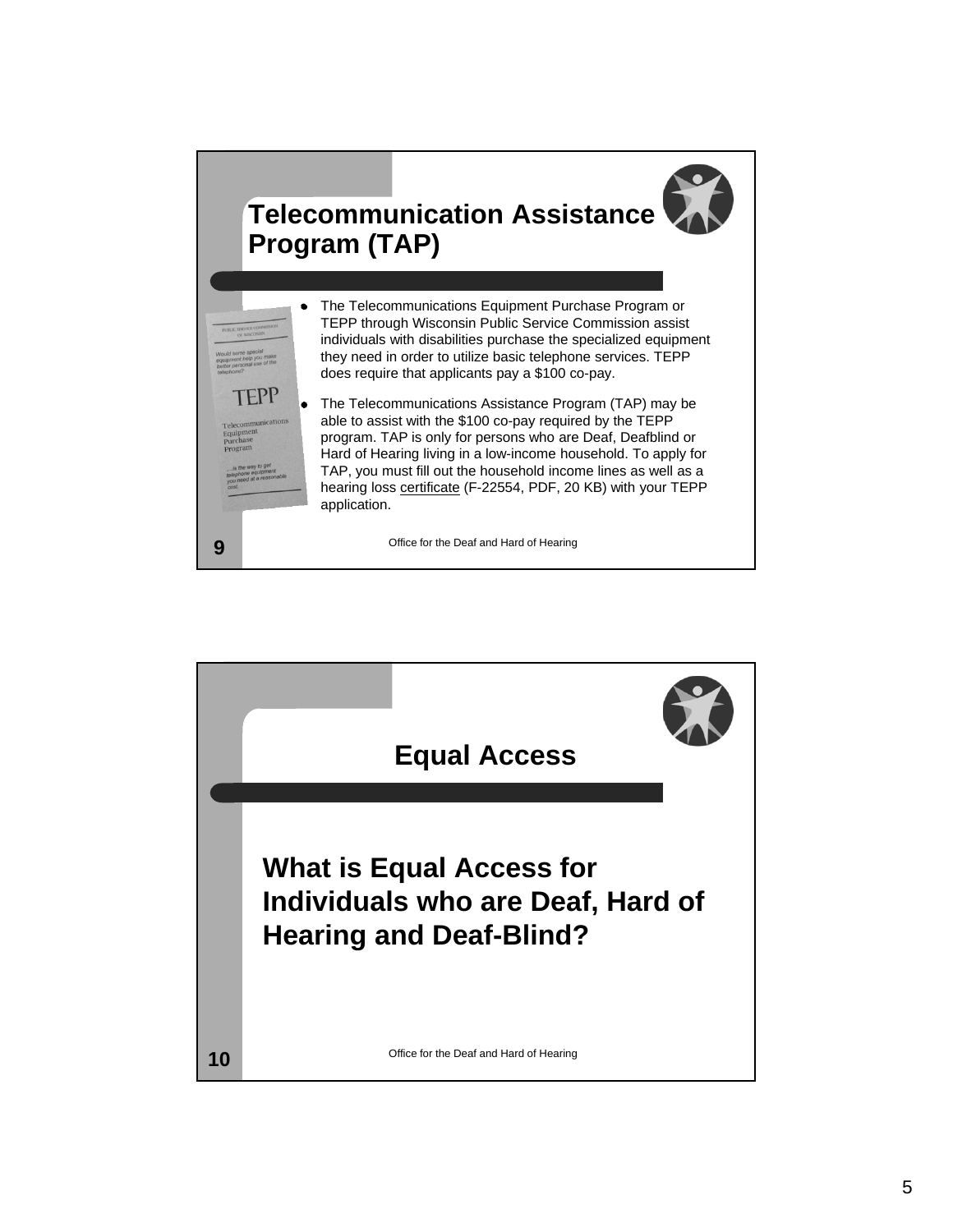

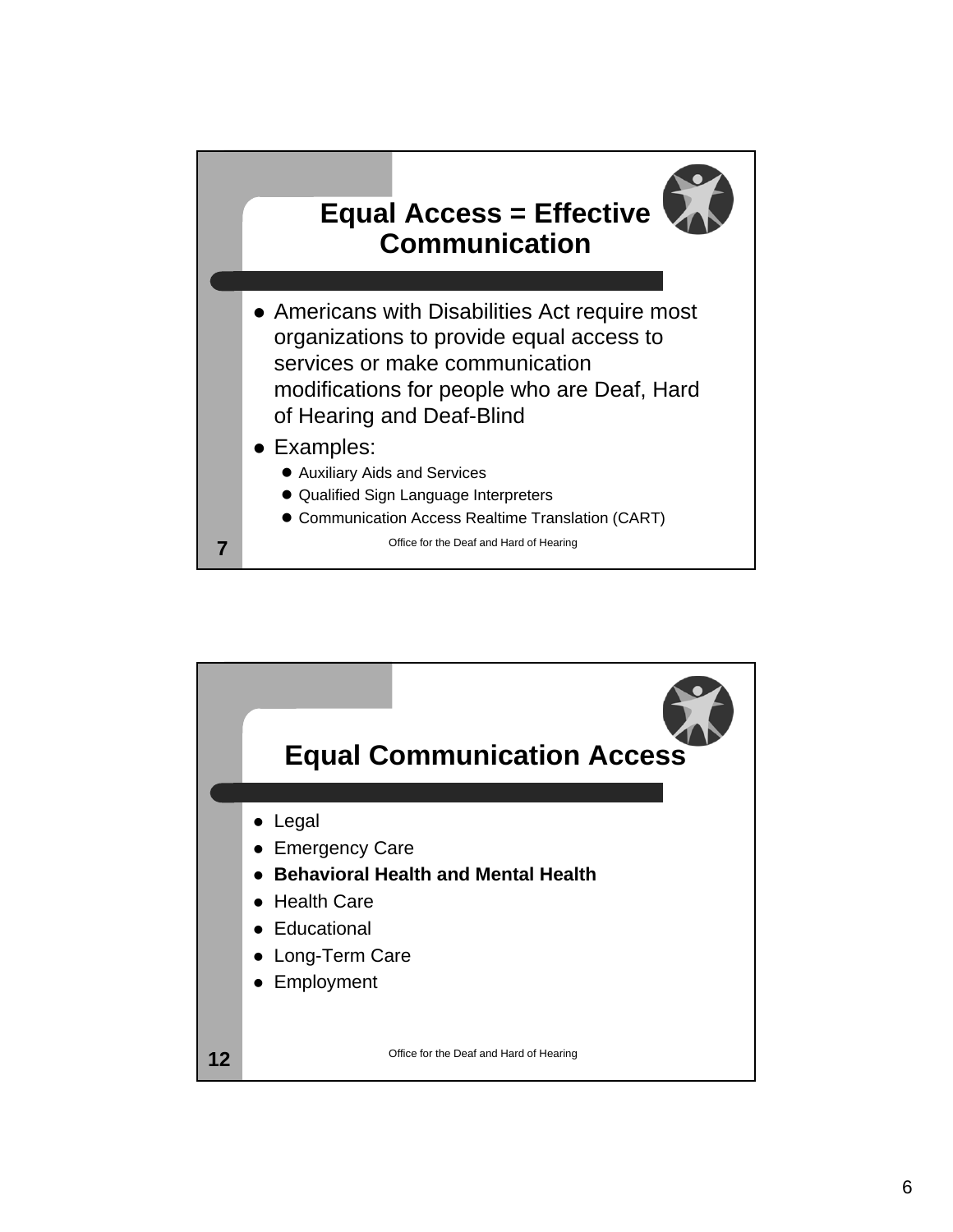

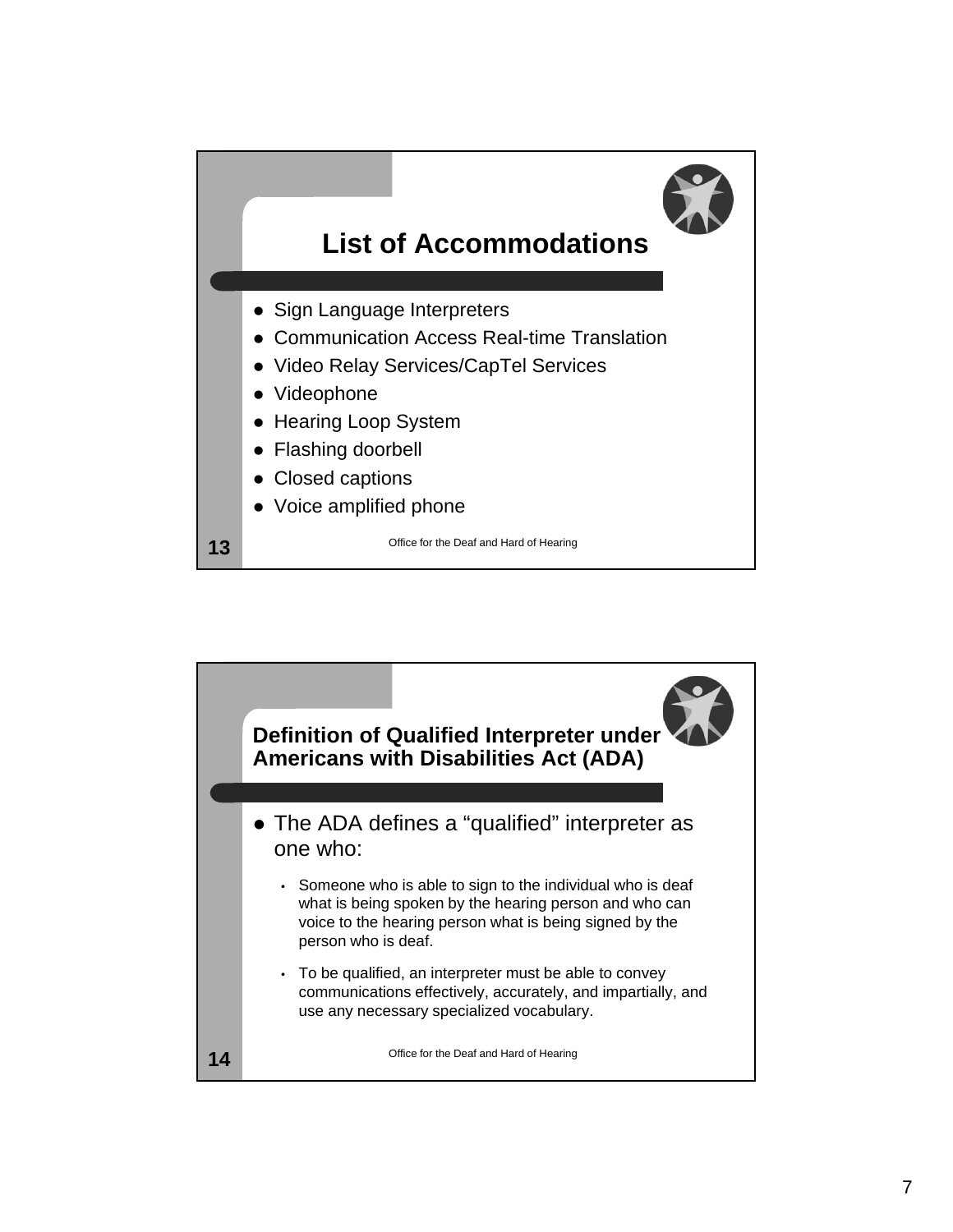

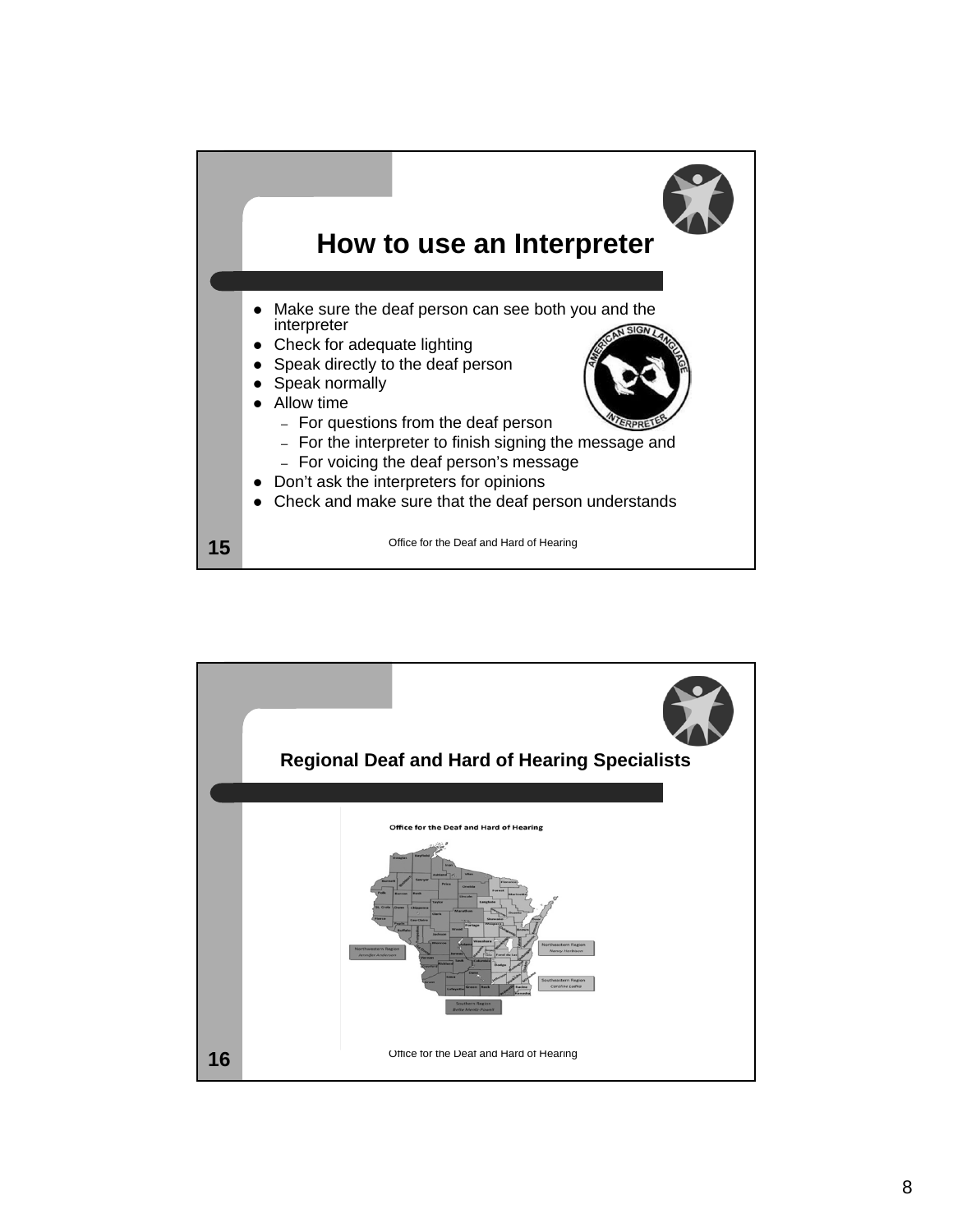

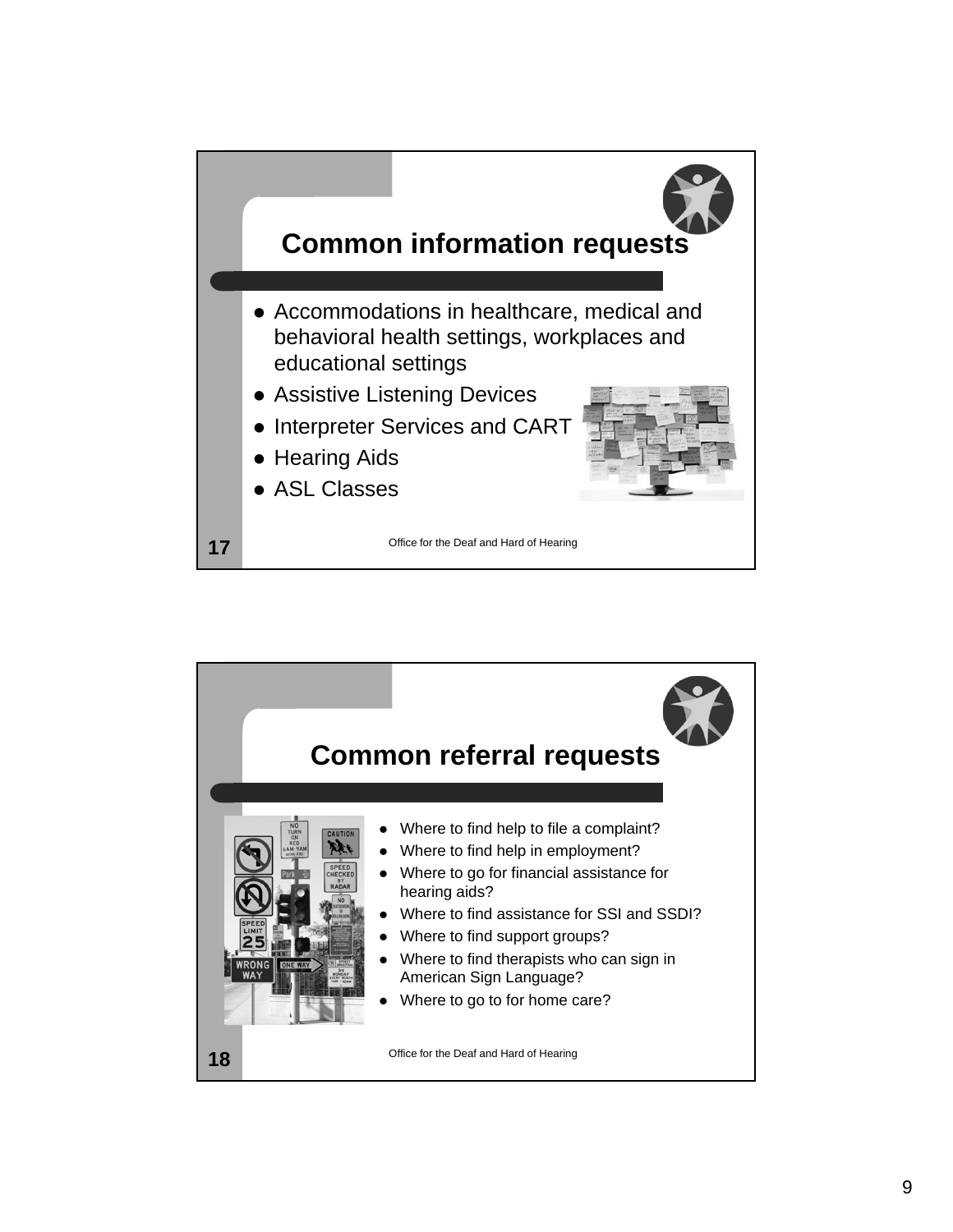

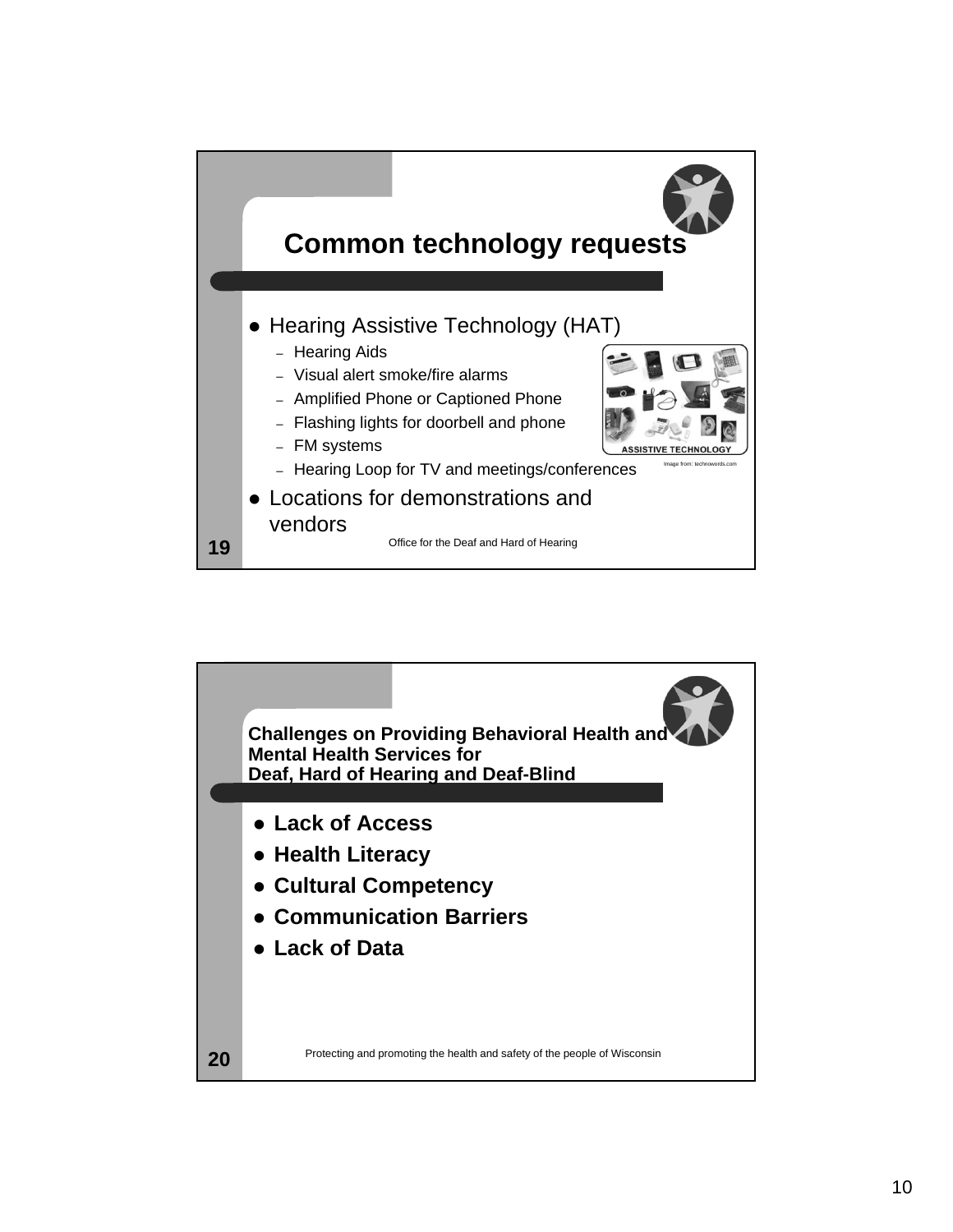

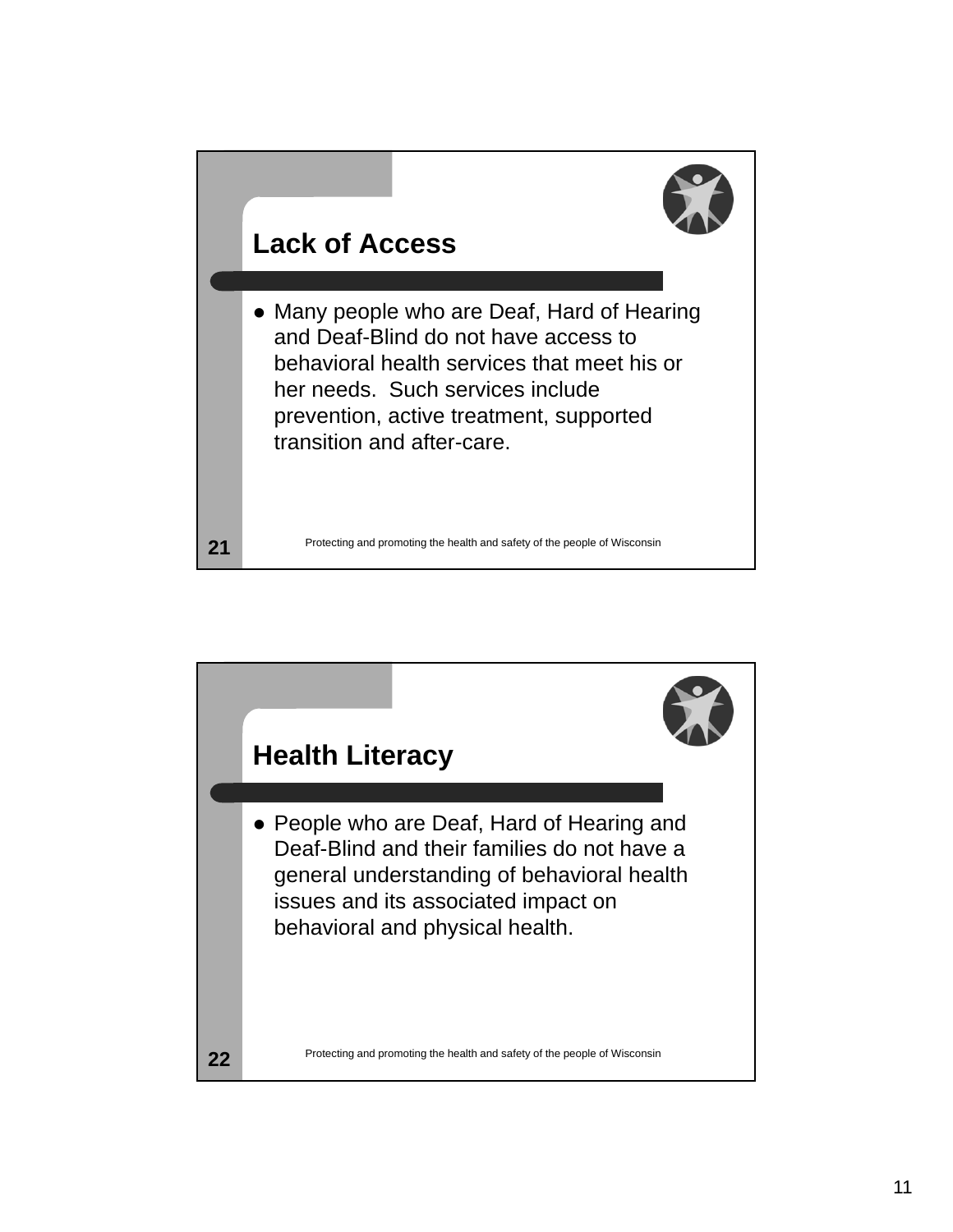

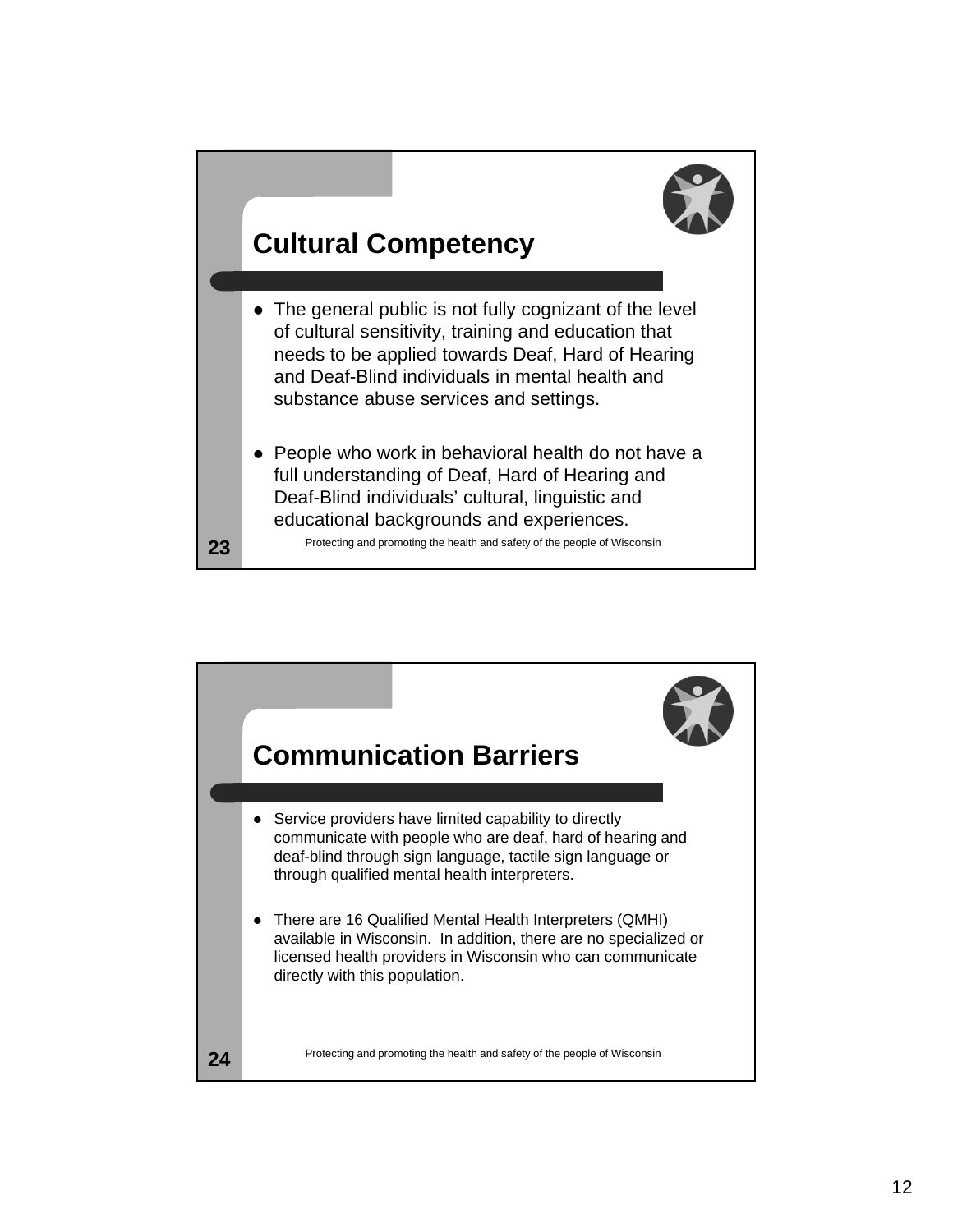